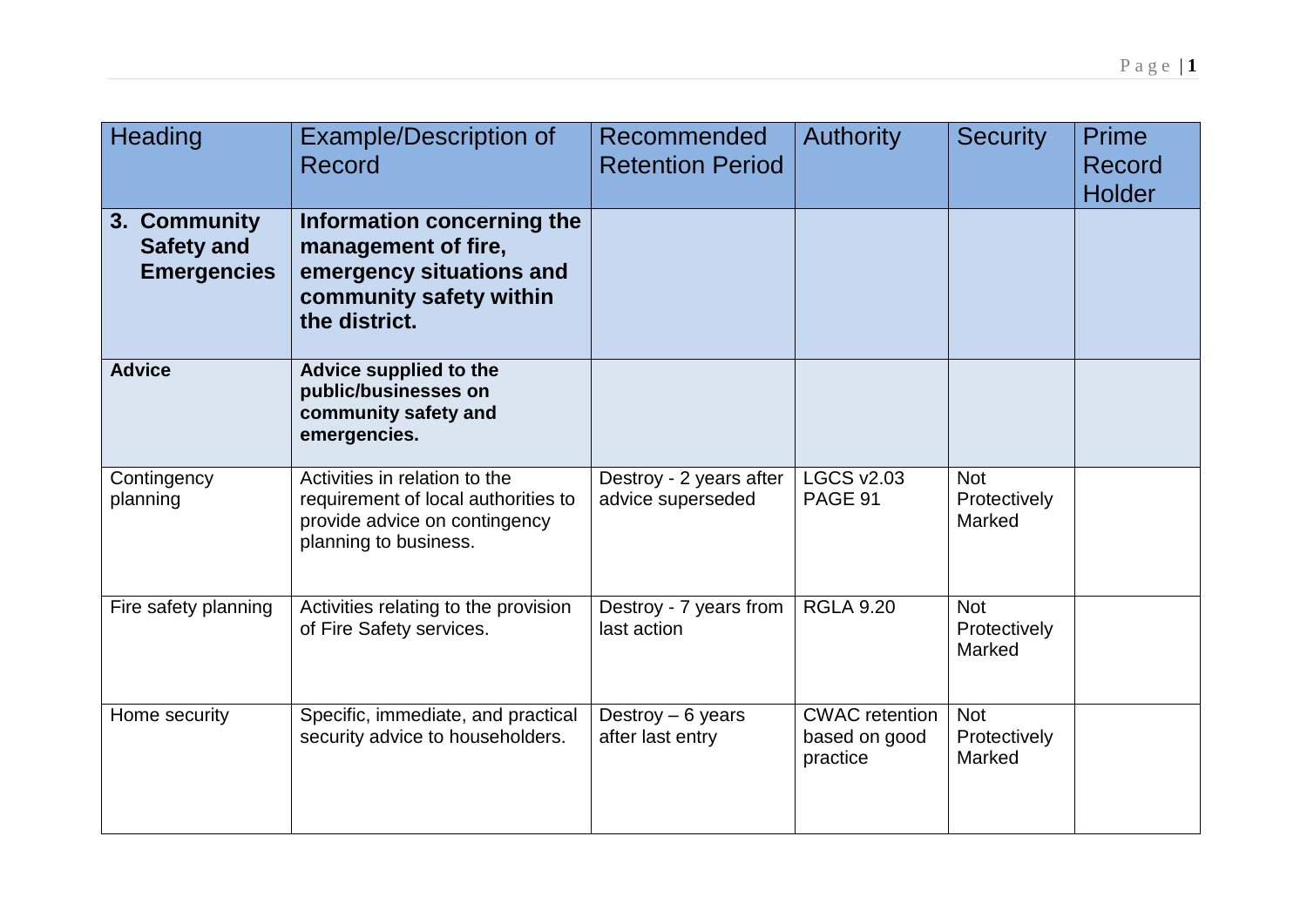| Heading                                                                                  | <b>Example/Description of</b><br>Record                                                                                                  | Recommended<br><b>Retention Period</b>                                                                    | <b>Authority</b>                                                                                                                                                                                                                                                                                                                                      | <b>Security</b>                      | <b>Prime</b><br>Record<br><b>Holder</b> |
|------------------------------------------------------------------------------------------|------------------------------------------------------------------------------------------------------------------------------------------|-----------------------------------------------------------------------------------------------------------|-------------------------------------------------------------------------------------------------------------------------------------------------------------------------------------------------------------------------------------------------------------------------------------------------------------------------------------------------------|--------------------------------------|-----------------------------------------|
| <b>Community Safety</b>                                                                  | <b>Activities to make the</b><br>community safer.                                                                                        |                                                                                                           |                                                                                                                                                                                                                                                                                                                                                       |                                      |                                         |
| <b>Activities that</b><br>develop a<br><b>Community Safety</b><br>Plan for the authority | <b>Community Safety Plan</b>                                                                                                             | Permanent – offer to<br>County Archivist, after<br>administrative use is<br>concluded.                    | <b>RGLA 2.6</b>                                                                                                                                                                                                                                                                                                                                       | <b>Not</b><br>Protectively<br>Marked |                                         |
| <b>CCTV</b> surveillance                                                                 | CCTV footage taken by the<br>council.                                                                                                    | Destroy after 1 month<br>(unless involved in<br>legal proceedings)                                        | Business case -<br>(Insurance and<br><b>Risk Manager)</b><br>currently advised to<br>hold for 1 month<br>(unless involved in<br>legal proceedings).<br>If there is<br>knowledge of a<br>serious incident,<br>retention should be<br>extended in<br>accordance with<br>insurance file<br>retention schedule<br>in case of future<br>legal proceedings. | Protect                              |                                         |
| <b>Community Safety</b><br>Wardens major<br><i>incident</i>                              | Information on actions of the<br><b>Community Safety Wardens,</b><br>including information shared with<br>the Police and other agencies. | MAJOR INCIDENT -<br>Permanent – offer to<br>County Archivist, after<br>administrative use is<br>concluded | <b>RGLA 9.13</b>                                                                                                                                                                                                                                                                                                                                      | Confidential                         |                                         |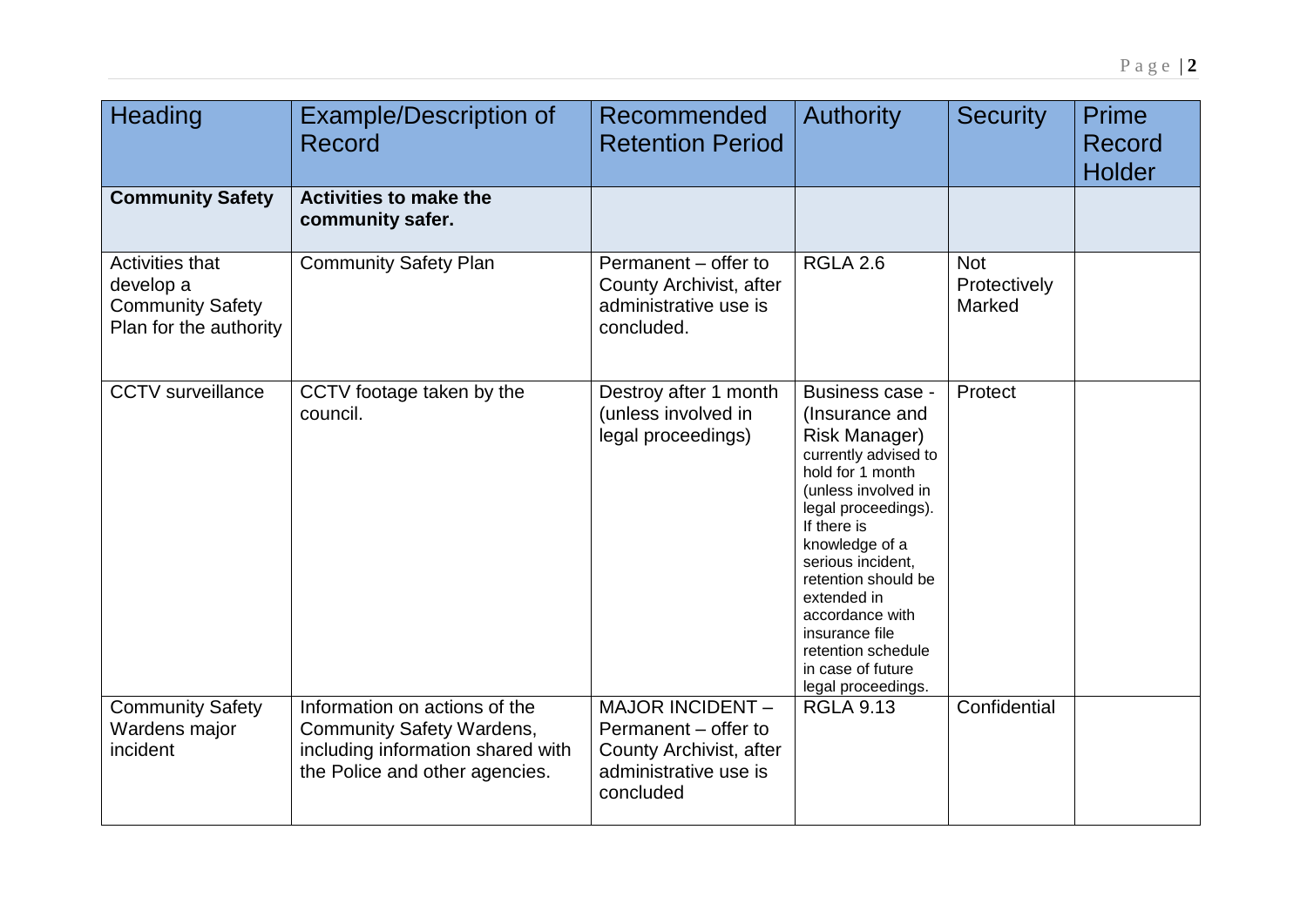| Heading                                       | <b>Example/Description of</b><br><b>Record</b>                                                                                           | Recommended<br><b>Retention Period</b>                 | <b>Authority</b>                                   | <b>Security</b>                      | Prime<br>Record<br><b>Holder</b> |
|-----------------------------------------------|------------------------------------------------------------------------------------------------------------------------------------------|--------------------------------------------------------|----------------------------------------------------|--------------------------------------|----------------------------------|
| Community safety<br>Wardens minor<br>incident | Information on actions of the<br><b>Community Safety Wardens,</b><br>including information shared with<br>the Police and other agencies. | MINOR INCIDENT-<br>Destroy $-7$ years<br>after closure | <b>RGLA 9.14</b>                                   | Confidential                         |                                  |
| Crime reduction                               | Information relating to activities<br>designed to reduce the impact<br>and fear of crime.                                                | Destroy $-3$ years<br>after last entry                 | <b>CWAC</b> retention<br>based on good<br>practice | <b>Not</b><br>Protectively<br>Marked |                                  |
| Neighbourhood<br>Watch                        | Council involvement in<br>Neighbourhood Watch schemes.                                                                                   | Destroy $-3$ years<br>after last entry                 | <b>CWAC</b> retention<br>based on good<br>practice | <b>Not</b><br>Protectively<br>Marked |                                  |
| <b>Emergency</b><br><b>Planning</b>           | Information on emergency<br>planning.                                                                                                    |                                                        |                                                    |                                      |                                  |
| Emergency<br>agencies                         | List of public contacts for<br>emergency agencies.                                                                                       | Destroy when<br>superseded                             | <b>LGCS v2.03</b><br>PAGE 91                       | Protect                              |                                  |
| <b>Emergency call-outs</b>                    | List of council contact numbers to<br>use in the case of any emergency<br>or major incidents.                                            | Review - after 1 year                                  | <b>CWAC</b> retention<br>based on good<br>practice | Protect                              |                                  |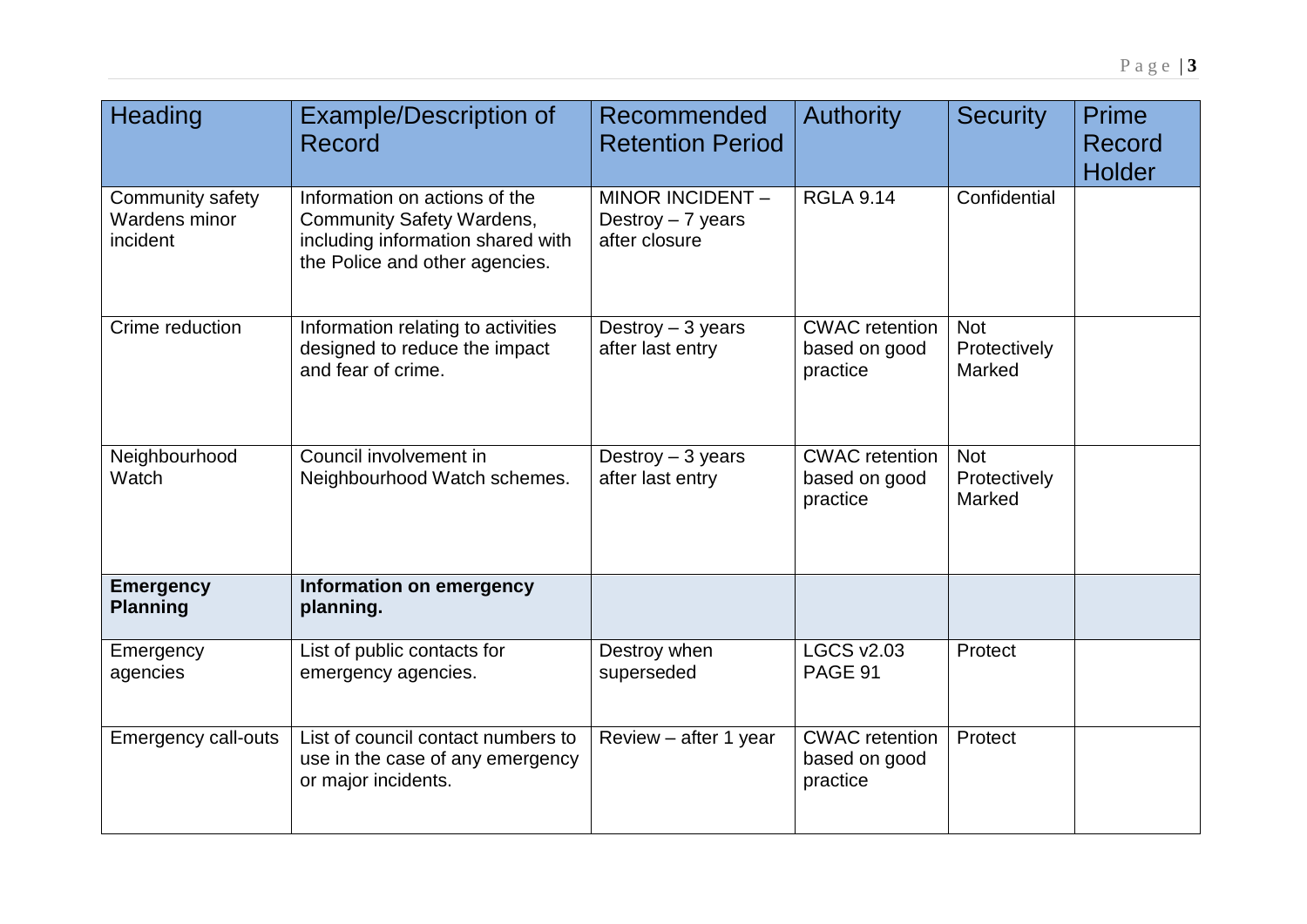| <b>Heading</b>           | <b>Example/Description of</b><br>Record                                                                                                                                                                                                                  | Recommended<br><b>Retention Period</b>                        | <b>Authority</b>              | <b>Security</b>                      | Prime<br>Record<br><b>Holder</b> |
|--------------------------|----------------------------------------------------------------------------------------------------------------------------------------------------------------------------------------------------------------------------------------------------------|---------------------------------------------------------------|-------------------------------|--------------------------------------|----------------------------------|
| Emergency plan           | Process to develop the<br>emergency/disaster plan for the<br>local community.<br>Major emergency/incident<br>plan.                                                                                                                                       | Permanent - offer to<br>County Archivist, after<br>superseded | <b>RGLA 9.11</b>              | Protect                              |                                  |
| Emergency plan<br>tests  | The recording of results on tests<br>of the emergency/disaster plan for<br>the local community.<br>$\bullet$ Tests                                                                                                                                       | Destroy - 10 years<br>after closure                           | <b>RGLA 9.12</b>              | Protect                              |                                  |
| Emergency<br>warnings    | Weather, security, incident<br>warnings etc made to the public.                                                                                                                                                                                          | Destroy $-7$ years<br>after closure                           | <b>Limitation Act</b><br>1980 | <b>Not</b><br>Protectively<br>Marked |                                  |
| <b>Emergency Service</b> | Information on activities related<br>to the emergency services.                                                                                                                                                                                          |                                                               |                               |                                      |                                  |
| <b>Notifications</b>     | The process of notification to<br>individuals and organisations on<br>their failures to conform to<br>licensing standards (legislation<br>with regard to emergency<br>services).<br>Fire prevention notices.<br>Fire prevention infringement<br>notices. | Destroy - 2 years after<br>matter is concluded                | <b>RGLA 9.19</b>              | Confidential                         |                                  |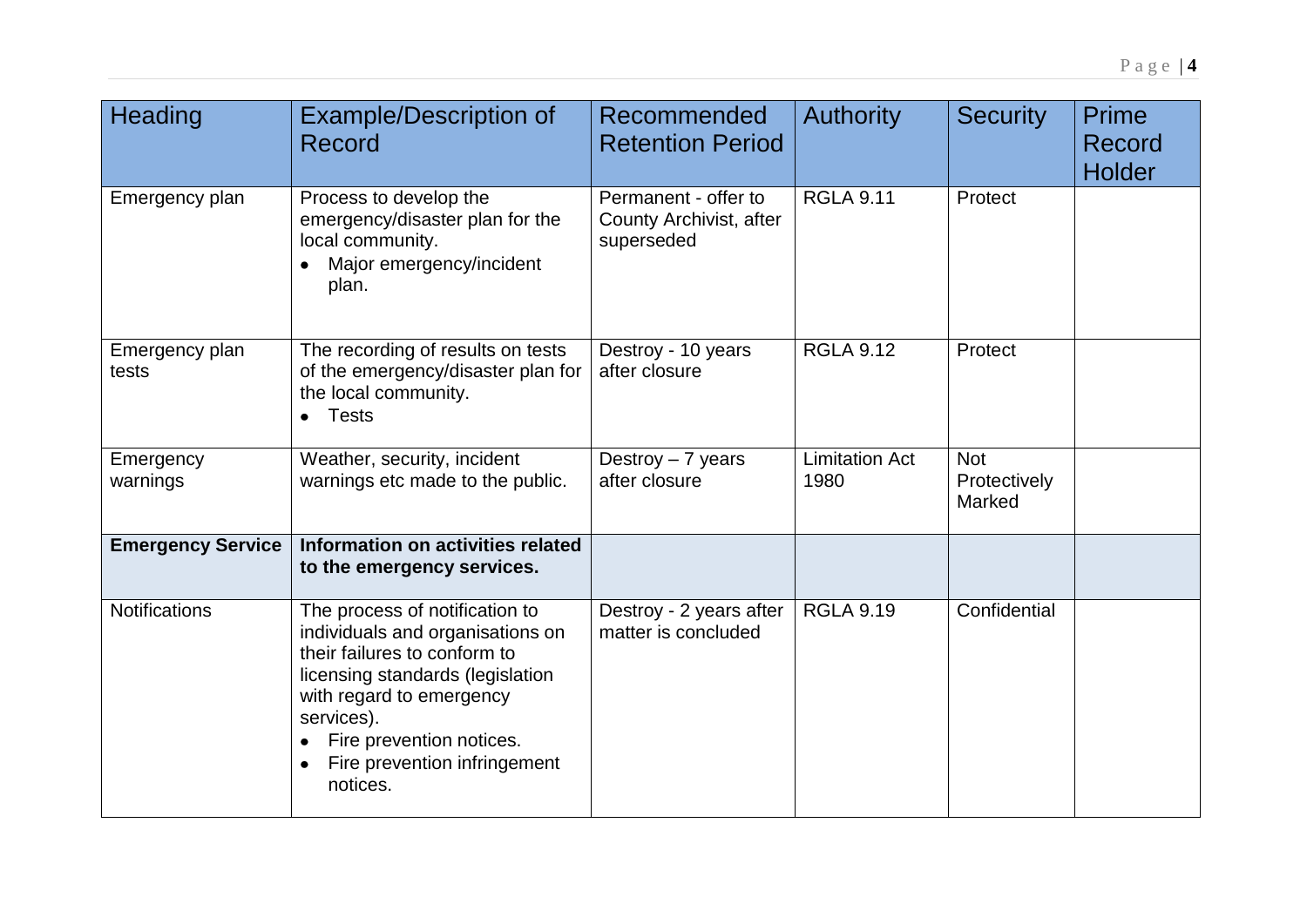| <b>Heading</b>                                           | <b>Example/Description of</b><br>Record                                                                                                                    | Recommended<br><b>Retention Period</b>                                                                                                                    | <b>Authority</b>                                                                                                                                             | <b>Security</b>                      | <b>Prime</b><br>Record<br><b>Holder</b> |
|----------------------------------------------------------|------------------------------------------------------------------------------------------------------------------------------------------------------------|-----------------------------------------------------------------------------------------------------------------------------------------------------------|--------------------------------------------------------------------------------------------------------------------------------------------------------------|--------------------------------------|-----------------------------------------|
| Special service<br>provision                             | Saving cats from trees, unlocking<br>doors, car accidents etc.                                                                                             | Destroy - 7 years after<br>closure                                                                                                                        | <b>RGLA 9.14</b>                                                                                                                                             | <b>Not</b><br>Protectively<br>Marked |                                         |
| <b>Enforcement</b>                                       | <b>Enforcement of safety</b><br>legislation.                                                                                                               |                                                                                                                                                           |                                                                                                                                                              |                                      |                                         |
| Fire safety<br>legislation<br>enforcement                | Enforcement of fire safety<br>legislation.<br>Fire prevention notices<br>Fire prevention infringement<br>$\bullet$<br>notices                              | Destroy - 2 years after<br>matter is concluded                                                                                                            | <b>RGLA 9.19</b>                                                                                                                                             | <b>Not</b><br>Protectively<br>Marked |                                         |
| Fire safety<br>legislation<br>prosecution or<br>sanction | Prosecution or sanction of an<br>individual or organisation for<br>failing to comply with their legal<br>responsibilities.<br>• Prosecution/sanction files | Destroy - 7 years from<br>last action                                                                                                                     | Police and<br>Criminal<br>Evidence Act<br>1984,<br>and<br><b>RGLA 9.21</b>                                                                                   | Confidential                         |                                         |
| <b>Fire Prevention</b>                                   | <b>Activities to prevent fires</b><br>occurring.                                                                                                           |                                                                                                                                                           |                                                                                                                                                              |                                      |                                         |
| Fire certification                                       | Documentation relating to<br>applications from organisations<br>for the granting of fire certificates.                                                     | The Regulatory<br>Reform (Fire Safety)<br>Order 2005 became<br>law on 1 October<br>2006 and abolished<br>the requirements for<br><b>Fire Certificates</b> | The Regulatory<br>Reform (Fire<br>Safety) Order 2005<br>became law on 1<br>October 2006 and<br>abolished the<br>requirements for<br><b>Fire Certificates</b> | <b>Not</b><br>Protectively<br>Marked |                                         |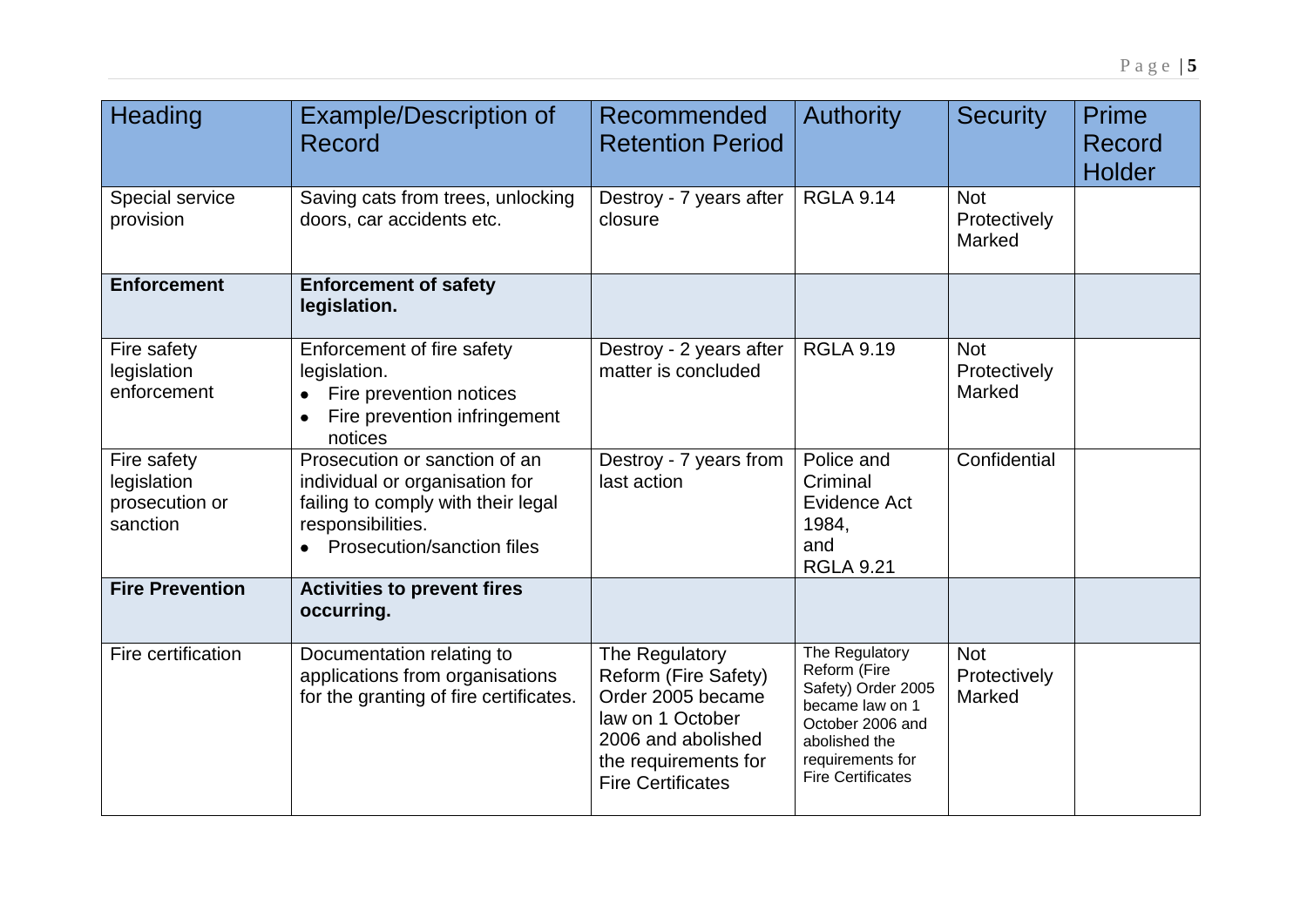| Heading                           | <b>Example/Description of</b><br>Record                                                                                | Recommended<br><b>Retention Period</b>                                                | <b>Authority</b>  | <b>Security</b>                      | <b>Prime</b><br>Record<br>Holder |
|-----------------------------------|------------------------------------------------------------------------------------------------------------------------|---------------------------------------------------------------------------------------|-------------------|--------------------------------------|----------------------------------|
| Fire hydrants<br>inspections      | Fire hydrant inspection records.                                                                                       | Destroy - 7 years from<br>last action                                                 | <b>RGLA 9.20</b>  | <b>Not</b><br>Protectively<br>Marked |                                  |
| Fire safety advice                | Advice given to individuals and<br>organisations on an individual<br>basis relating to fire safety and<br>emergencies. | Destroy - 2 years after<br>advice superseded                                          | <b>LGCS v2.03</b> | <b>Not</b><br>Protectively<br>Marked |                                  |
| Fire safety<br>inspections        | Fire safety inspection records.                                                                                        | Destroy - 7 years from<br>last action                                                 | <b>RGLA 9.20</b>  | Protect                              |                                  |
| Incident monitoring<br>major fire | Major incident<br>Incident reports and frequency<br>monitoring.                                                        | Permanent - offer to<br>County Archivist, after<br>administrative use is<br>concluded | <b>RGLA 9.13</b>  | Protect                              |                                  |
| Incident monitoring<br>minor fire | Minor incident<br>Incident reports and frequency<br>monitoring.                                                        | Destroy - 7 years after<br>closure                                                    | <b>RGLA 9.14</b>  | Protect                              |                                  |
| Inspections fire                  | Other fire safety information.                                                                                         | Destroy - 7 years from<br>last action                                                 | <b>RGLA 9.20</b>  | <b>Not</b><br>Protectively<br>Marked |                                  |
| Investigations fire               | Fire safety investigations records.                                                                                    | Destroy $-7$ years<br>from last action                                                | <b>RGLA 9.20</b>  | Protect                              |                                  |